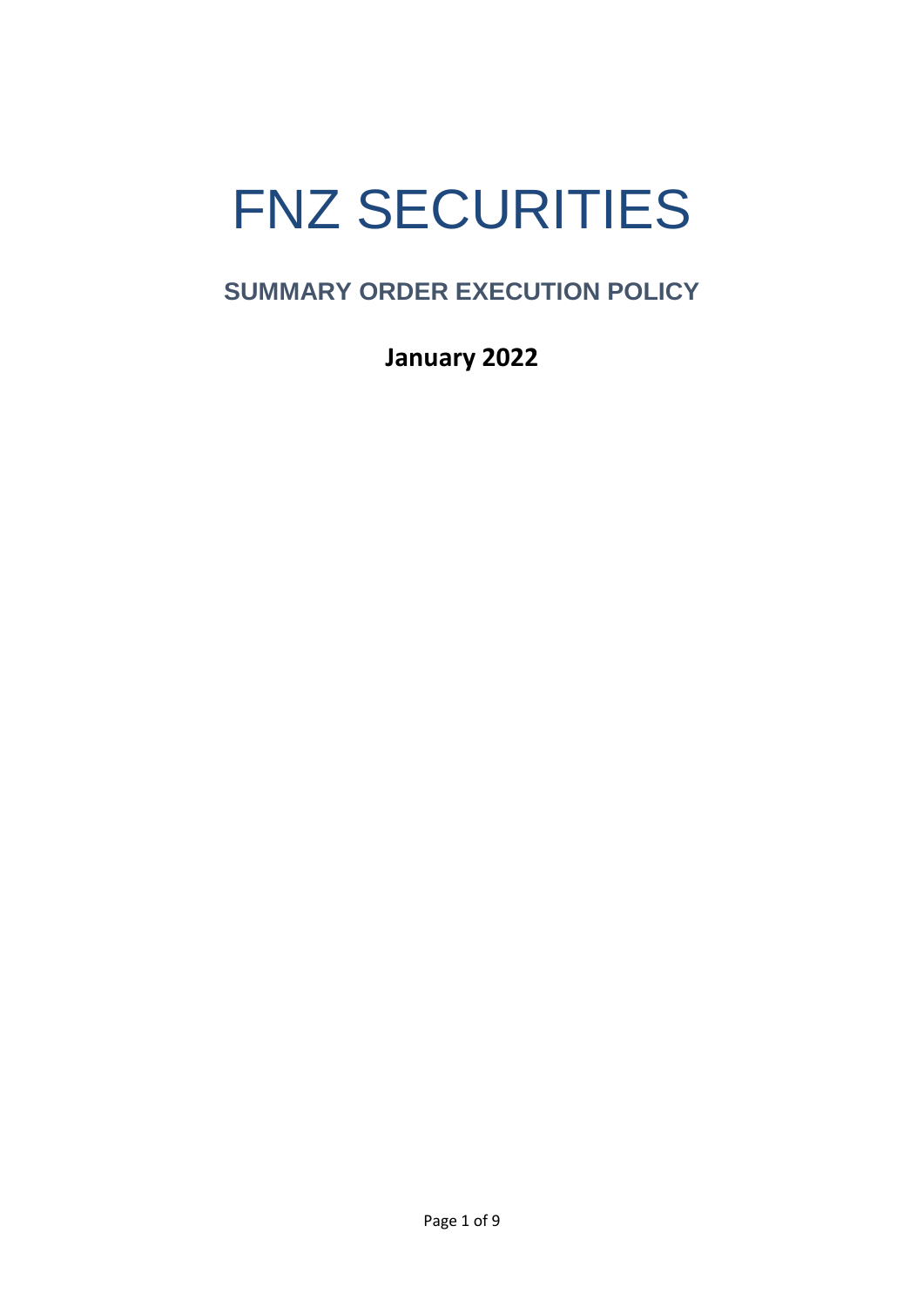# **1. OVERVIEW**

This document contains important information and sets out a summary of our policy and approach to achieving best execution for you as required by the FCA's Rules (the "Policy"). Where we refer in this Policy to "Best Execution", this means the requirement to take all sufficient steps to obtain the best possible result on a consistent basis, taking into account price, cost, speed, likelihood of execution and settlement, size, nature or any other execution consideration.

Where we refer to "Execute", "Execution Instructions" or "Execute Instructions" this means where we execute (act on) instructions (also referred to as an "order") sent by your authorised agent, in relation to the assets we hold in custody for you in line with the custody terms and conditions you have agreed to ("the Custody Agreement").

This Policy should be read in conjunction with the Custody Agreement between you and us. Unless otherwise stated, terms that are defined in this Policy have the same definitions as found in the FCA Handbook.

# **2. SCOPE OF THE POLICY**

The Policy applies only to clients we provide execution services to (being the execution services as defined in the Custody Agreement) that are classified by us as Retail or Professional Clients (subject to the execution criteria below in Section 3) and who provide Execution Instructions though their authorised agent, in relation to the following financial instruments:

- equities and exchange traded funds (ETFs);
- fixed income (such as bonds);
- certain categories of derivatives;
- structured products; and
- shares or units in collective investment undertakings.

This Policy does not apply to clients who are categorised as Eligible Counterparties (who we do not owe Best Execution to (unless we have agreed otherwise)) nor does it apply to, for example, the following types of products: deposits, loans and FX spot.

For the avoidance of doubt, nothing in the Policy shall result in us owing you any fiduciary responsibilities.

#### **3. EXECUTION CRITERIA**

When we Execute Instructions on your behalf, in determining our obligations to provide you with Best Execution we will consider the following:

 your characteristics. As a Retail Client the starting point is that you legitimately rely on us to protect your interests in terms of pricing and other elements of the transaction. Where you are a Professional Client, this starting point is reversed and the assumption is that you do not rely on us to achieve Best Execution subject to what is known as the "Four Fold Test" which means we will consider: (i) which party initiates the transaction; (ii) questions of market practice and the existence of a convention to "shop around"; (iii) the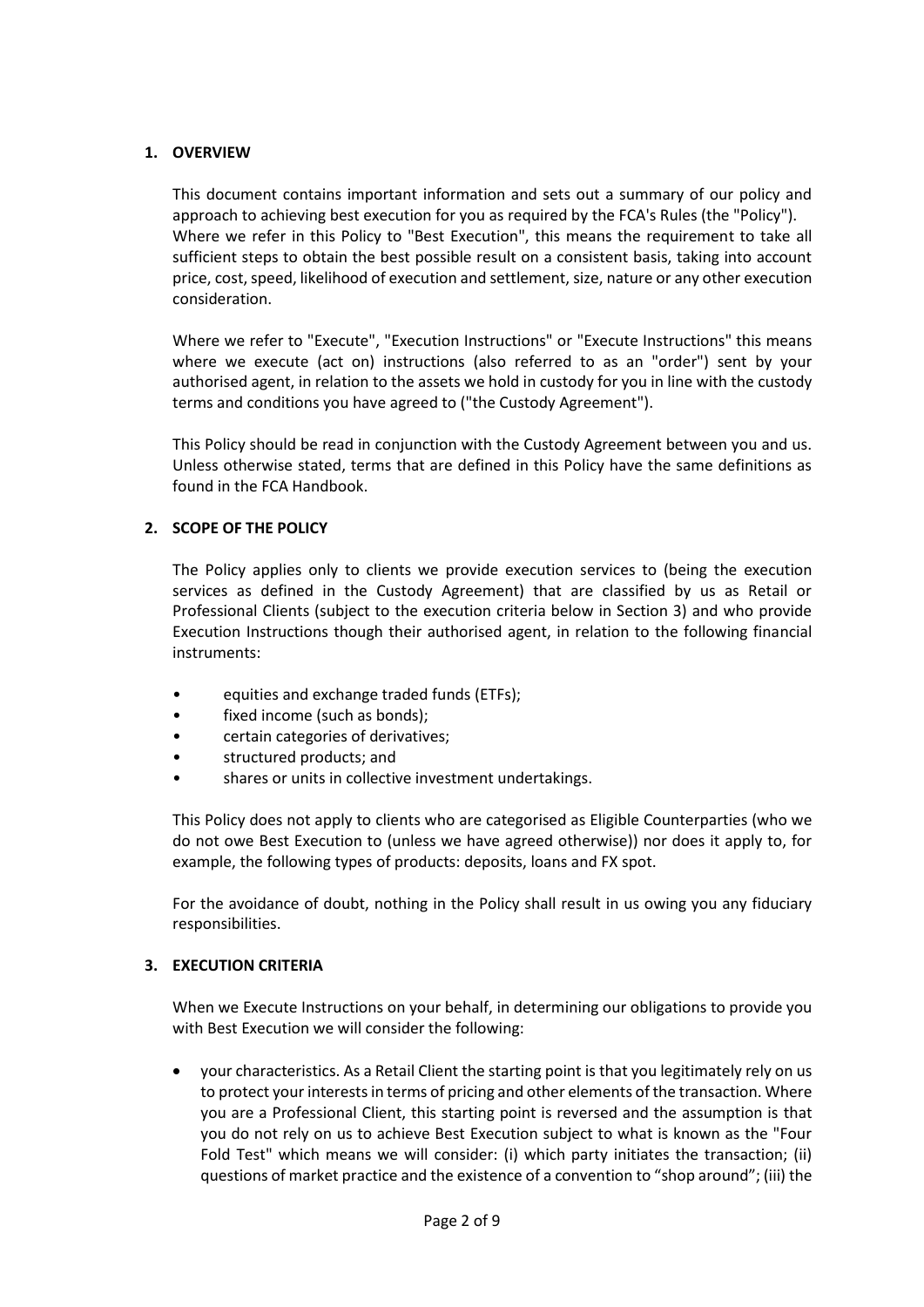relative levels of price transparency in the market; and (iv) the information provided by us and any agreement reached;

- the characteristics of your Instruction (For example, the size of the Execution Instruction);
- the characteristics of the financial instrument your Execution Instruction relates to (for example, the degree of liquidity);
- the characteristics of the Execution Venue the Execution Instruction is directed to (for example, the price offered by the Execution Venue); and
- market impact.

#### **4. EXECUTION FACTORS**

When executing an instruction on behalf of a Retail Client, Best Execution is determined by what is known as the "Total Consideration", which means we consider:

- price; and
- costs,

as the overriding factors in meeting our Best Execution obligations.

When determining the best possible outcome relating to Total Consideration we may prioritise the following other execution factors or general factors over price and cost as follows:

- speed of Execution;
- likelihood of Execution and settlement; and/or
- size and nature of your Instruction.

When Executing Instructions for Professional Clients unless instructed otherwise, we will apply the same criteria as to Retail Clients. There may, however, be circumstances where depending on the nature of your Instruction other execution factors should be prioritised (for example, speed of execution).

Our approach to the relevant execution factors is summarised as follows:

#### **Likelihood of Execution**

In some instances, our ability to actually execute the order will be the primary factor to be considered. Where for example, the instrument is illiquid (i.e. rarely traded) or the size of the order is prohibitive we will ensure that our ability to carry out the order takes precedence over other factors. Our application of the Total Consideration requirement (please see above) may mean that this factor is given precedence over the immediate apparent price and cost consideration of a financial instrument where this will – in our opinion – deliver a better overall result for you.

#### **Costs**

Where explicit charges (such as Exchange Fees or settlement/custody costs) would make the overall consideration of the execution prohibitive (e.g. due to the cost of many small trades on an order book) then this may become the most important factor for us to consider.

In some circumstances, for example where there are overseas brokerage commissions, other costs may become the most important factor. We may consider that the potential for a large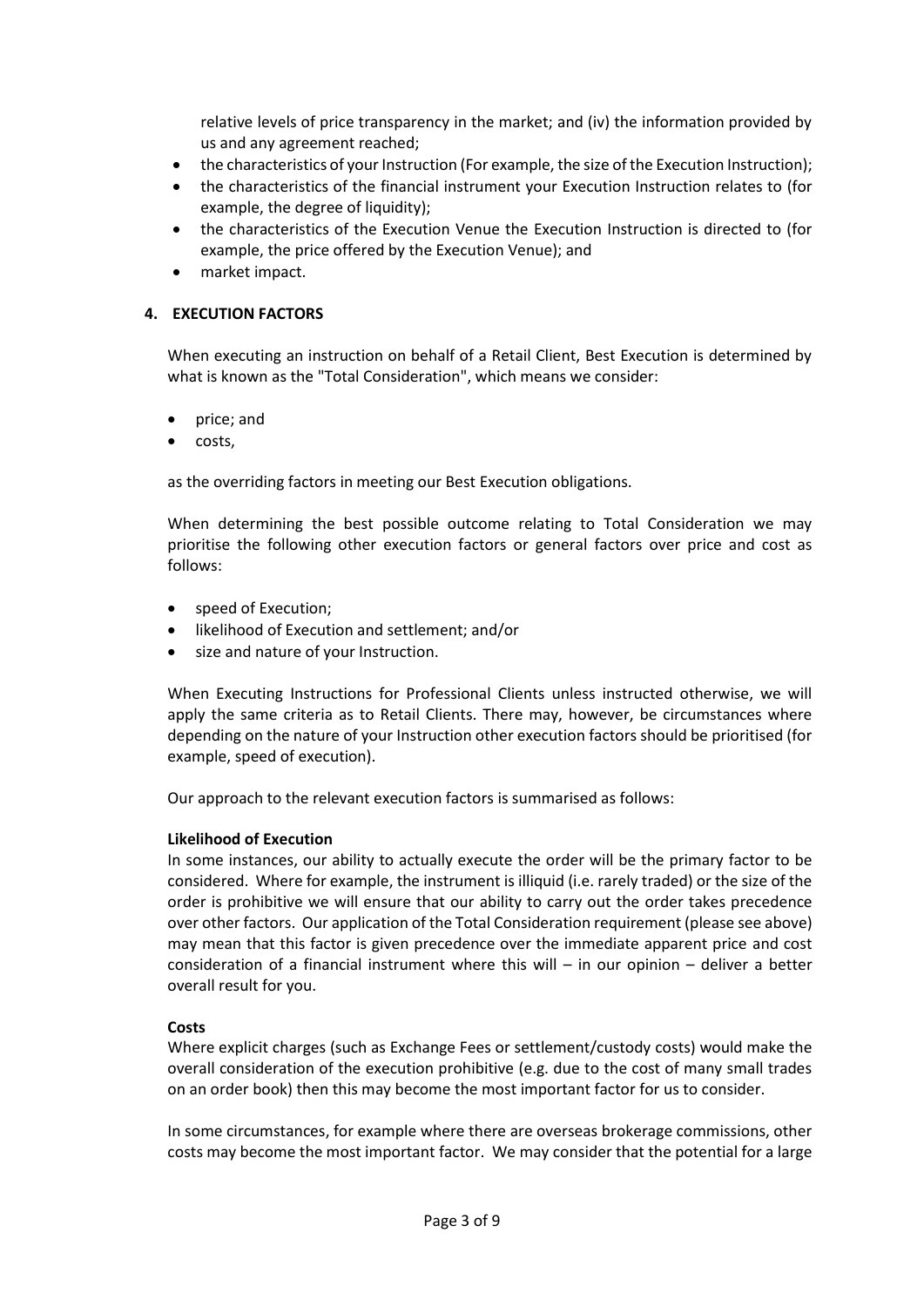order to move the market, or the possibility that a request for an electronic quote may not be accepted, are grounds for considering cost as being of higher importance than other factors.

# **Order Size**

The best price in a market is usually represented by the opportunity to trade in a particular size (i.e. number of shares, units, contracts etc.) which may not match the size of your order. Where the order is bigger than the typical quoted size, then the part of the order executed over and above the threshold may only be available at a less favourable price. There are various strategies for trading large orders and we will exercise our discretion where there is no other instruction from you. Large or illiquid orders will be executed on a manual basis using the skills of our in-house dealing team. In such cases our dealers will source the best available terms by comparing the prices offered by a variety of market participants (including other regulated firms and Multilateral Trading Facilities) with reference market data. This may require us to execute orders over the course of a day, or a number of days, with the overall order execution being expressed as an average price of all the individual executions.

#### **Price**

For most liquid instruments, market price will be the overriding factor in attaining best execution. Other factors, such as costs, will drive us to find the best price available. This will be the case for the vast majority of orders for Retail Clients where the size of the order does not limit our choice of "Execution Venue" (i.e. where the transaction will be carried out). Certain instruments, such as collectives (unit trusts and Open-Ended Investment Companies (OEIC)) will have only one price, and one Execution Venue.

# **Speed of Execution**

Similarly, the speed of execution may be important for some types of order or client. Speed will be a high priority for a Retail Client executing an order in liquid (i.e. frequently traded) shares in a fast-moving market or for an execution only client.

#### **Nature of the Order**

We will take into account any other factor relevant to the order that we believe warrants consideration in terms of how that order should be executed. This could be simply whether it is a buy or sell order, the imposition of price limits, whether it is part of a contingent order, or whether the security is dealt in another market.

#### **5. SPECIFIC INSTRUCTIONS**

A specific instruction is where you tell us how you specifically would like us to execute your instruction. Where such an instruction is received by us, we will be deemed to have satisfied our Best Execution obligations by following your specific instruction, although we might be prevented from achieving Best Execution as set out in this Policy.

Where your specific instruction does not cover all parts of your instruction, we will still owe you an obligation of Best Execution for the parts of your instruction not covered by your specific instructions.

# **6. EXECUTION VENUES (COMPETING MARKETS) AND COUNTERPARTY SELECTION**

To meet our Best Execution obligations, we place significant reliance on the Execution Venues and counterparty firms as set out in Appendix 1 of this Policy, which include: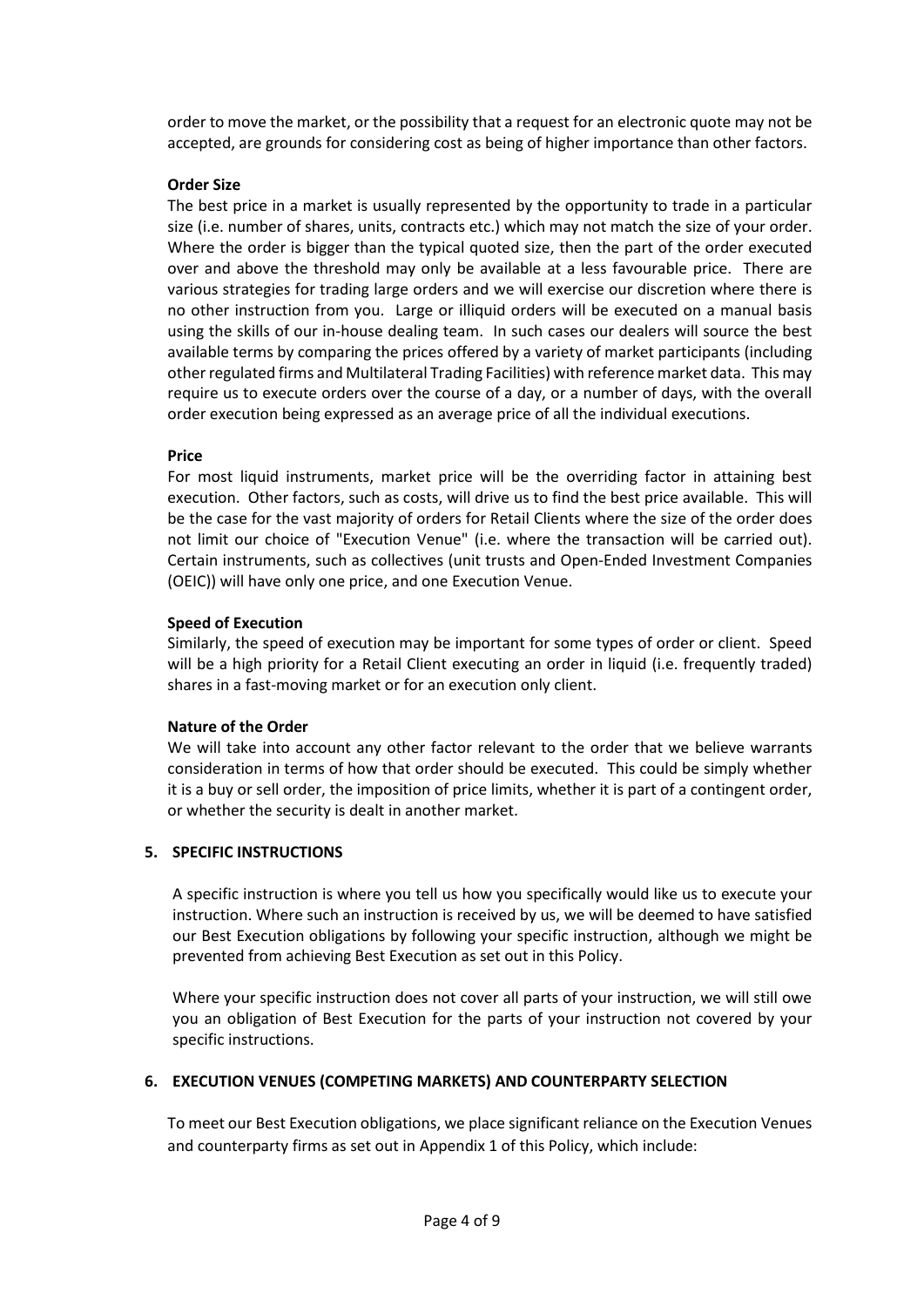- Regulated Markets (i.e. the London Stock Exchange/ISDX);
- Retail Service Provider (RSP) networks;
- Multilateral Trading Facilities (MTFs)'s;
- Organised Trading Facilities (OTFs);
- Systematic Internalisers; and
- counterparty firms.

The factors we consider when selecting a counterparty firm or Execution Venue include (but are not limited to):

- the execution quality metrics Execution Venues are required to publish under the FCA Rules;
- the historic performance, including the quality of executions obtained over a period of time;
- the extent of services that may be provided to enable us to meet our obligations to our clients; and
- market reputation and any matters arising from our due diligence process.

We consider a number of factors to determine the appropriate Execution Venue or counterparty firm for each asset class and financial instrument type. The factors include the asset coverage and liquidity provided by these Execution Venues and counterparty firms as well as the various costs, exchange fees and any other ancillary charges.

A list of the execution venues we may use can be found in Appendix 1 of this Policy and at FNZ Securities.com.

# **7. GENERAL DEALING ARRANGEMENTS AND BEST EXECUTION**

When we Execute Instructions from you, we utilise those venues that will enable us to obtain Best Execution for you. The execution process for each type of financial instrument is set out below.

#### **UK Equities**

In normal market conditions and for orders concerning liquid (i.e. frequently traded) UK equities, we will use our automated execution technology to identify the best available terms by polling a variety of execution venues including the RSP network. Large or illiquid orders will be executed on a manual basis using the skills of our in-house dealing team. In such cases our dealers will source the best available terms by comparing the prices offered by a variety of market participants (including other regulated firms and MTF's) with reference to market data. Execution of UK equity orders may occur on an 'over the counter' basis(i.e. directly with another market participant and not via an exchange).

#### **International Equities**

International Equity orders will normally be executed on the following basis:

a) For CREST deliverable securities, we will use our automated execution technology to identify the best available terms by polling available execution venues.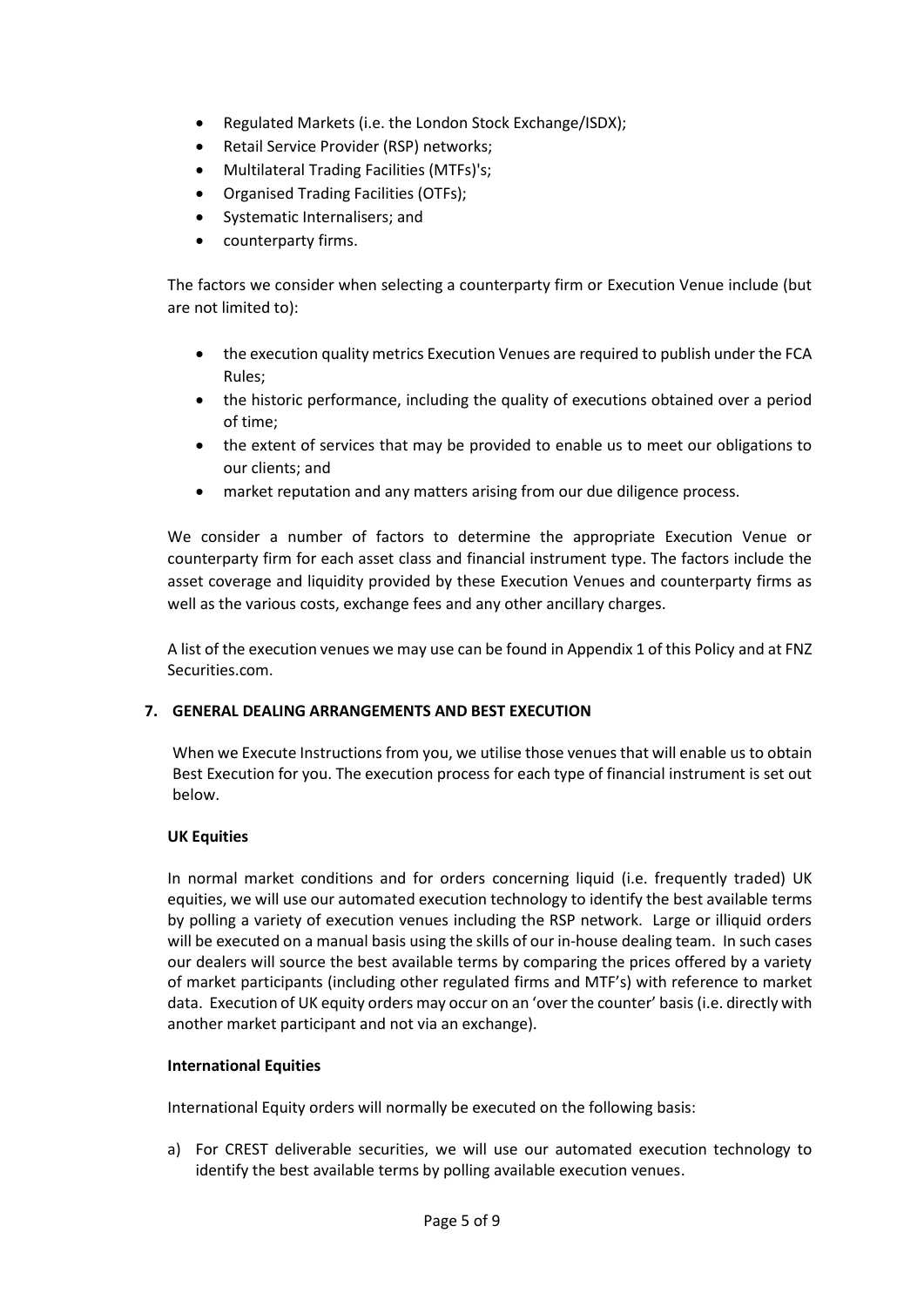Larger orders will be executed on a manual basis as per the arrangements for UK equity orders. Execution of international equity orders may occur on an 'over the counter' basis.

b) For overseas delivery securities (traded locally in the relevant domestic market), we will use our automated execution technology to identify the best available terms by polling available Execution Venues (including other regulated firms). Large or illiquid orders will be executed on a manual basis using our network of local market participants (including MTF's) to source the best available terms. Execution of the international equity orders may also occur on an 'over the counter' basis.

#### **Collective Investment Schemes / UCITS**

We execute orders in collective investment schemes / UCITS directly with the fund manager. Orders are executed on negotiated terms, not generally available to individual clients.

#### **Debt Securities**

For smaller debt security orders we will use our automated execution technology to source the best available terms from a variety of bond market participants. For larger orders and less liquid bond markets, we will use our network of Tier 1 and secondary market participants to source the best available terms. UK Government bond orders (gilts) may be executed via our automated execution technology or on a negotiated basis via our network of market participants.

# **Exchange Traded Funds (ETFs)**

In normal market conditions and for liquid ETF orders, we will use our automated execution technology to identify the best available terms by polling available execution venues. Larger or less liquid orders will be executed on a manual basis as per the arrangements for UK equity orders.

#### **Structured Products**

Structured products are executed on an 'over the counter' (OTC) basis with the product provider concerned, rather than on a centralised market exchange. In such cases an execution only client is solely responsible for accepting the terms offered by the product provider and we cannot accept these terms on your behalf.

# **8. EXECUTING OUTSIDE OF AN EXECUTION VENUE**

Where you provide an instruction which relates to a financial instrument that is traded on a Regulated Market, MTF or OTF we may execute such instruction outside of such venues if we believe it is your best interests to transact in this way. For example, this may arise where the investment can be traded at a better price or where there is better liquidity if the trade is executed outside of the Regulated Market or MTF.

By agreeing to our Custody Agreement and this Policy, you are giving us your express consent to execute off-market transactions in this way and understand (and are prepared to accept) the increased credit risk should the counterparty that we trade with on your behalf fail.

#### **9. LIMIT ORDERS**

Your Investment Manager (acting as your authorised agent) may give us an instruction from you to buy or sell an investment at a specified price limit or better and for a specified size (a "Limit Order"). If we receive such Instruction on your behalf: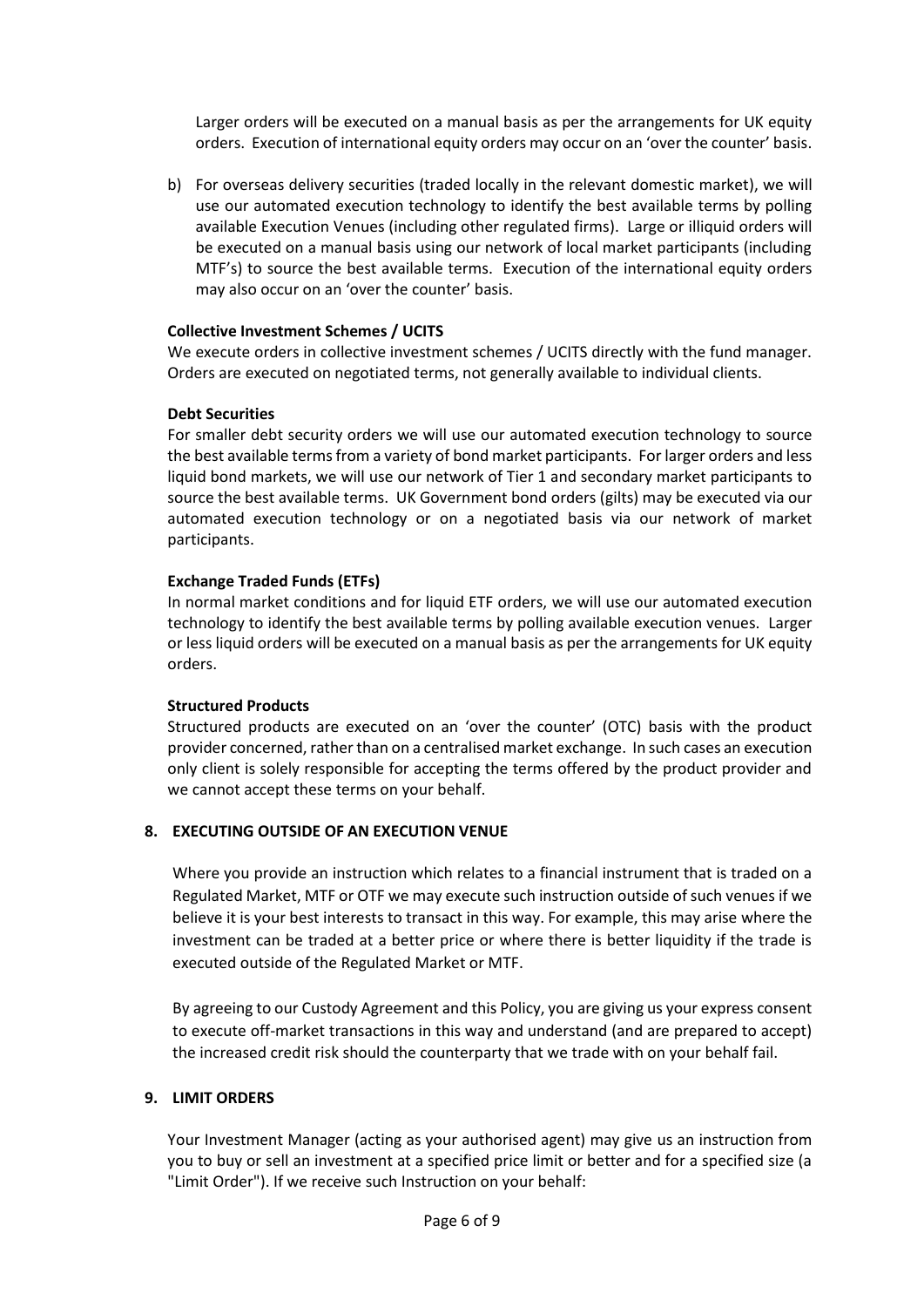- we will not publish orders which are large in scale compared to normal market size as defined by regulatory requirements that apply in the relevant jurisdiction; and
- you expressly instruct us not to publish unexecuted Limit Orders.

The maximum validity period we will allow for a Limit Order may vary. We will confirm this to your Investment Manager (acting as your authorised agent) on request before a Limit Order is placed.

# **10. ORDER AGGREGATION**

We may aggregate Execution Instructions. Aggregation means that we may combine your Execution Instruction those of other clients for execution as a single order. We may combine your Execution Instruction to trade with those of other clients if we reasonably believe that this is in the overall best interests of our clients as a whole. However, on occasions, aggregation may result in you obtaining a less favourable price once your instruction to trade has been executed. You acknowledge and agree that we shall not have any liability to you as a result of any such less favourable price being obtained.

# **11. MONITORING AND REVIEW**

We monitor compliance with this Policy and our Best Execution obligation on an on-going basis. We have put in place a number of monitoring and review processes relevant to our execution arrangements.

# **12. CONFLICTS OF INTEREST**

FNZ Securities and all staff, in keeping with our regulatory and legal duty to avoid conflicts of interests have a direct interest in ensuring the best possible execution for its clients. Its staff will abide by FNZ Group policies and guidelines on conflicts of interest. In recognition of potential conflicts of interest which could arise where dealing arrangements include reliance on the use of a connected party, we ensure that such arrangements do not undermine our obligations under the Policy.

The policies and procedures that are in place to minimise conflicts of interest are formally reviewed and monitored internally by our Compliance departments.

# **13. ANNUAL AND QUARTERLY REPORTS ON BEST EXECUTION**

We publish a summary of the top five execution venues and counterparties to which all client orders are routed during the preceding year. This information contains a summary on the quality of execution. The most recent report will be made available on our website at: FNZSecurities.com.

#### **14. AMENDMENTS**

Where a material change occurs that impacts our Best Execution obligations (for example, the merger of two Execution Venues) and necessitates an amendment to our Policy, we will notify you of the amendments made via our website: FNZSecurities.com and / or in line with our Custody Agreement.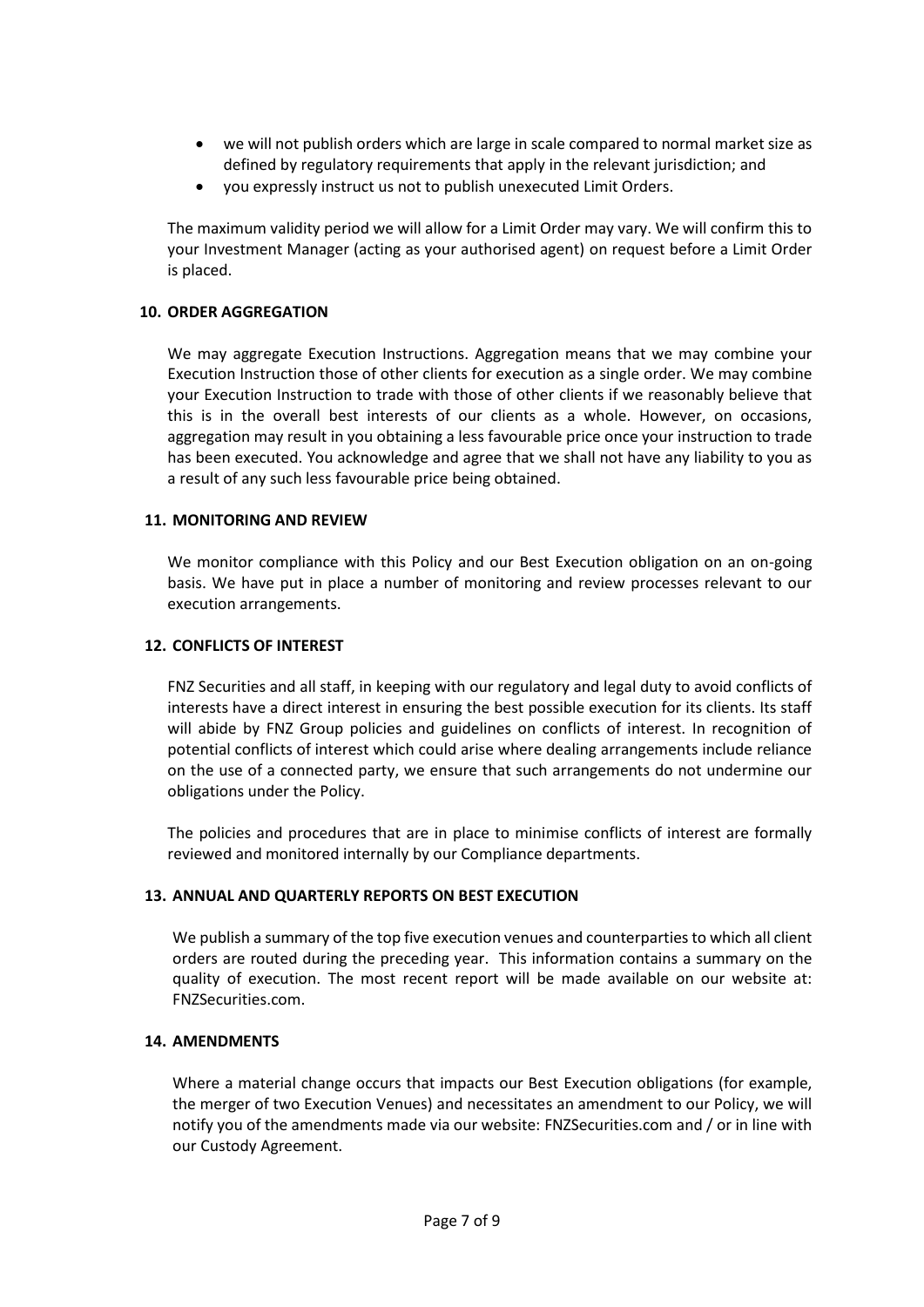# **15. CONSENT**

By conducting business with us following receipt of this Policy, you will be deemed to have consented to this Policy.